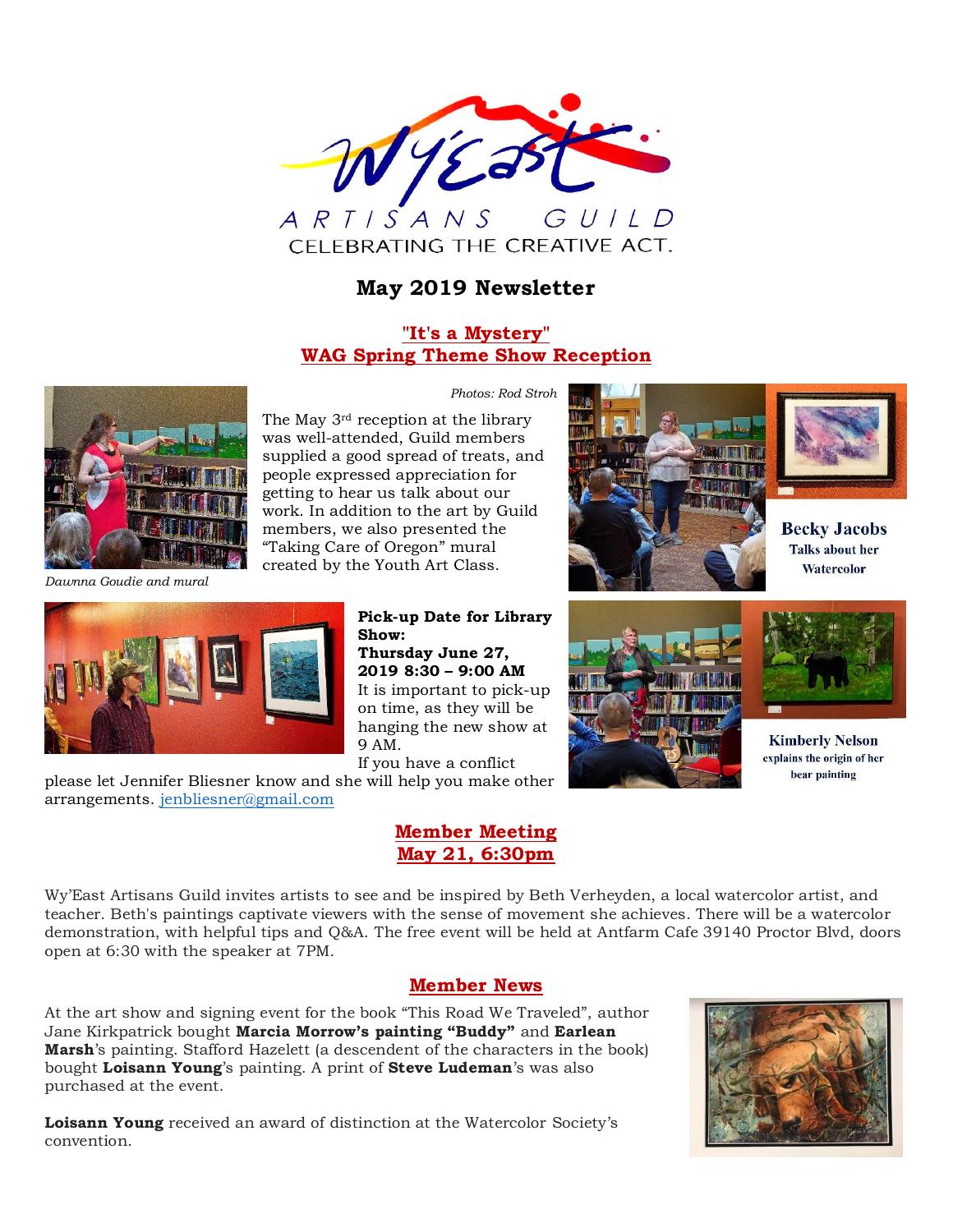

# **"Shades of Green" SAT Show Reception May 30**

On May 30, Wy'East Artisans Guild invites the public to a free reception celebrating the opening of **"Shades of Green"** an art exhibit in the lobby of Sandy Actors Theatre. Doors open at 6:45pm, with artists talking about their work at 7PM.

Did you know, some scientists believe the human eye can detect more shades of green than any other



color? Participating Guild artists use their chosen medium to bring a variety of artwork, in shades of green, to the lobby gallery. The Featured Artist for this show is watercolorist, Earlean Marsh, who makes a splash with her floral paintings. "Behind the Thorns" and "Bloom and Bud" pictured.

After the reception, \$10 tickets may be purchased for a full preview-performance of

"**Other People's Money"**. Play info at [www.sandyactorstheatre.org.](http://www.sandyactorstheatre.org/) The exhibit hangs for the duration of the play, May 30 through June 23 and may be viewed during theater hours. The theater is located at 39181 Pioneer Blvd, in Sandy, behind the ACE Hardware.

Please send tag info to Marcia Morrow by **Sunday, May 19.** We will hang the gallery at 10 am on Tuesday, May 28.

*SAT prefers that we not exhibit alcohol-related artwork, or nudity that would be inappropriate for children. SAT does not insure the artwork. Donations made at the art show receptions go to WAG.*

# **April 16 Member Meeting Notes**

The April meeting was well attended. Anna Mae Lindsey was given an Honorary Lifetime Membership for her longtime service to the Guild and community. Congrats Anna Mae! Becky Hawley spoke about a new City art contest: "Only Rain Down the Drain", sidewalk chalk art, there will be a Grand Prize of \$150 (see Events and Resources page).

We enjoyed a presentation by Kari Foteff, a representative of Strathmore artist papers. We thank her and Strathmore for the generous free samples she



handed out! Her informative talk and the chance to try out so many different products was very helpful.

# **Youth Art Class: Volunteers Needed!**

Wy'East's free weekly art class for kids in  $1^{st}$ —6<sup>th</sup> grade, done in partnership with the Sandy Public Library, is one of the most appreciated ways we impact our community. Guild members Dawnna Goudie and Jennifer Bliesner do most of the planning and teaching, with help from other Guild members and community volunteers. With Dawnna about to take maternity leave for the summer, Jennifer will take over planning lessons, but she needs help with set-up and take-down and assistance during class. Now is a great time to get involved! You can do whatever fits your skill set and comfort level, from setting up tables to teaching lessons, and show up when it works for you, whether every week or just once in a while. All you need to do is contact the library and say you're interested in being a volunteer with the Wy'East youth art class. The librarians can guide you through their volunteer application and required background check. *Classes are currently held Thursday afternoons from 4 to 5:30, but will be switching to Wednesday mornings from 10 to 11:30 on June 19.*

**"Taking Care of Oregon" mural** *Edited photo by Rod Stroh*

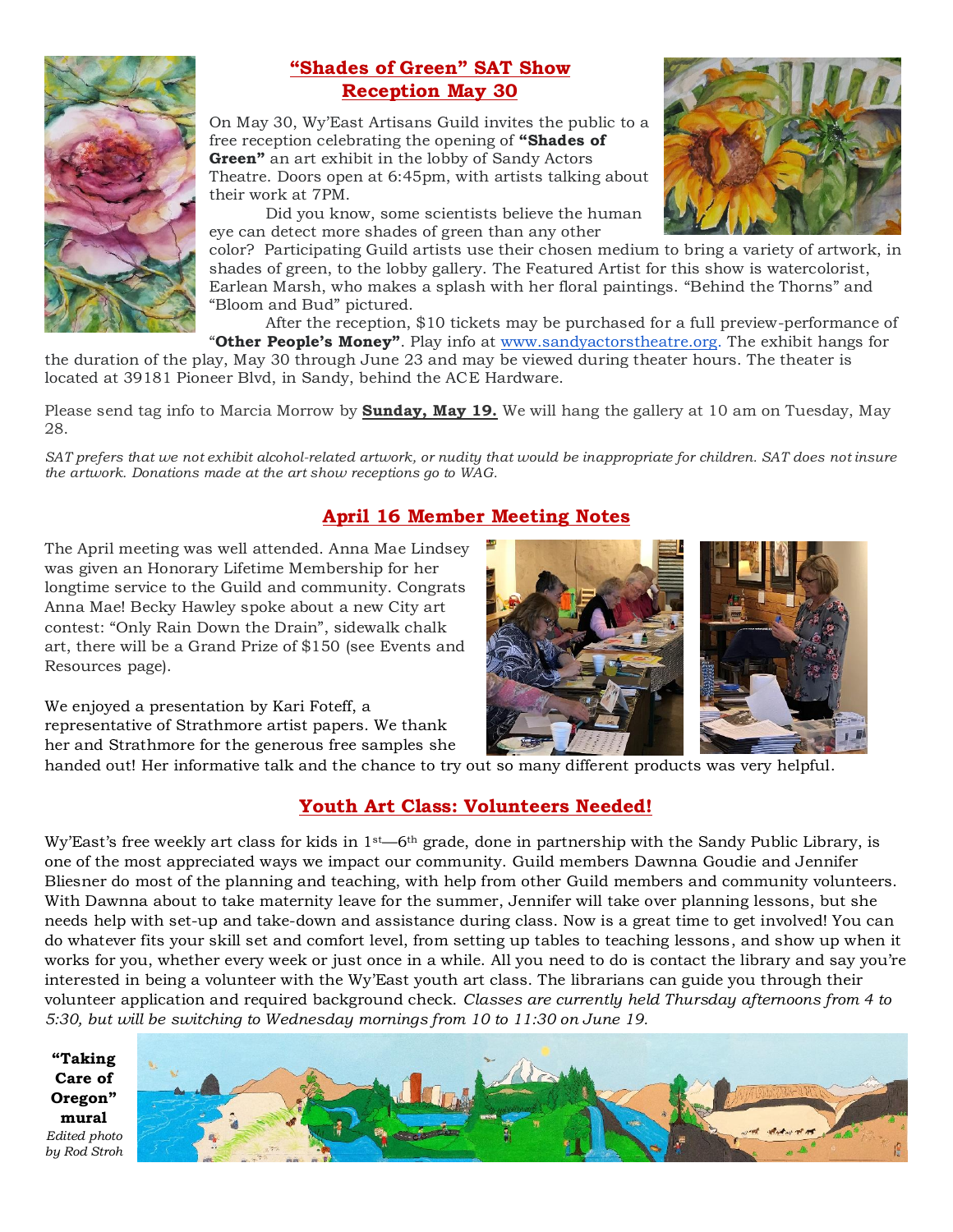## **Art Events and Resources**

Becky Hawley and Pam Smithsted are working on this project and need artists of all ages to apply. Please pass along the info to anyone who may be interested:



Or, Apply by EMAIL, Include a PHOTO of your CHALK ART & the artist's info from above.

Applications or Questions: chalkart@cityofsandy.com



*\_\_\_\_\_\_\_\_\_\_\_\_\_\_\_\_\_\_\_\_\_\_\_\_\_\_\_\_\_\_\_\_\_\_\_\_\_\_\_\_\_\_\_\_\_\_\_\_\_\_\_\_\_\_\_\_\_\_\_\_\_\_\_\_*

Do you want to establish or expand a career for yourself in fine art, illustration, or design? *Artist's Market 2018* is the must-have reference guide.



# *Check these out:*

**Mt. Hood Art Online <https://mthoodartonline.com/>**

**Sandy Actors Theatre <https://sandyactorstheatre.org/index.html>**

*\_\_\_\_\_\_\_\_\_\_\_\_\_\_\_\_\_\_\_\_\_\_\_\_\_\_\_\_\_\_\_\_\_\_\_\_\_\_\_\_\_\_\_\_\_\_\_\_\_\_\_*

**Oregon Society of Artists**

<https://www.oregonsocietyofartists.com/>

**Clackamas County Arts Alliance** *[www.clackamasartalliance.org](http://www.clackamasartalliance.org/)*

**Strathmore Artist Papers**

<https://www.strathmoreartist.com/>

**American Easel** <http://americaneasel.com/>

**Carrie Moore Studios** <http://carriemoorestudios.com/>

**M. Graham Paints** <https://mgraham.com/>